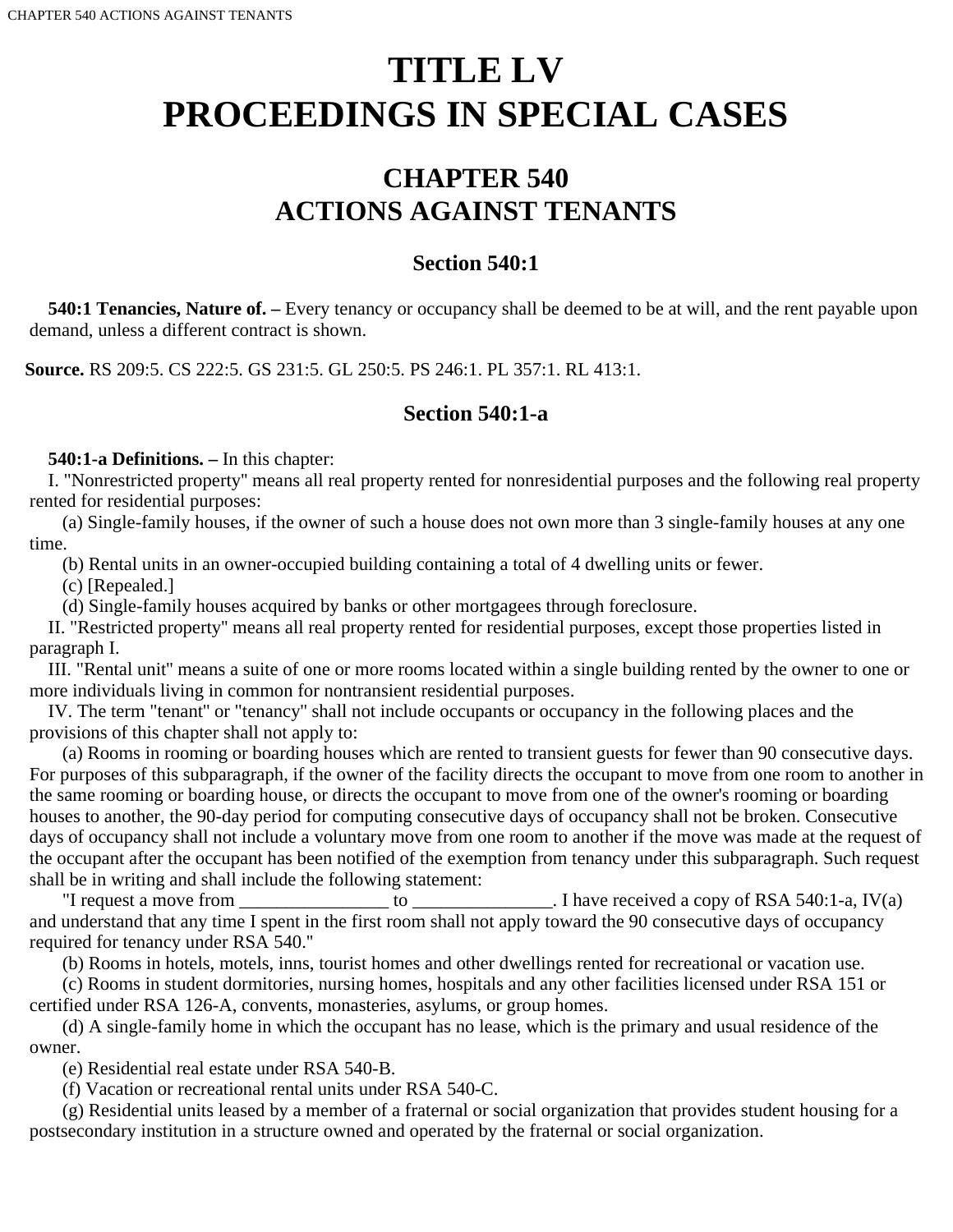**Source.** 1985, 249:1. 2001, 277:1. 2006, 312:2, eff. Jan. 1, 2007. 2010, 203:3, eff. Jan. 1, 2011. 2013, 61:3, eff. June 6, 2013; 253:1, eff. July 24, 2013. 2014, 93:1, eff. Aug. 10, 2014.

# **Section 540:1-b**

#### **540:1-b Landlord's Agent Required. –**

I. An owner of restricted property, as defined in RSA 540:1-a, II, who resides within the state of New Hampshire shall, within 30 days of becoming the owner or within 30 days of the effective date of this section, whichever occurs later, file a statement with the town or city clerk of the municipality in which the property is located that provides the name, address, and telephone number of a person within the state who is authorized to accept service of process for any legal proceeding brought against the owner relating to the restricted property. Such person authorized to accept service may be the owner of the premises. This section shall not apply to manufactured housing parks as defined in RSA 205- A:1, II.

II. An owner of restricted property who resides outside the state of New Hampshire shall, within 30 days of becoming the owner or within 30 days of the effective date of this section, whichever occurs later, file a statement with the town or city clerk of the municipality in which the property is located that provides the name, address, and telephone number of a person within the state who is authorized to accept service of process for any legal proceeding brought against the owner relating to the restricted property.

III. In any legal proceeding in which the property owner resides out of state and said owner fails to: (a) comply with paragraph II, and (b) appear in said proceeding, service of process pursuant to RSA 510:4 shall create a rebuttable presumption that such service was lawful and adequate. As used in this section the term "legal proceeding'' includes, but is not limited to, any action at law or in equity or for the enforcement of any provision of RSA 48-A:14, or any housing code adopted by a municipality pursuant to RSA 48-A, or for the enforcement of any municipal health code, building code, or fire or life safety code. A municipality may establish a reasonable filing fee to cover the cost to the town or city clerk of maintaining a record of the filings required by this section.

IV. [Repealed.]

**Source.** 2010, 203:2, eff. Jan. 1, 2011. 2011, 247:3, eff. July 13, 2011. 2014, 77:4, eff. Jan. 1, 2015.

# **Section 540:1-c**

 **540:1-c Penalty. –** The governing body of a municipality may establish a fine not to exceed \$100 for the failure to file a statement designating an agent for service of process as required under RSA 540:1-b. Any such fine may be collected in the same manner as a fine for violation of a municipal ordinance, and shall be for the use of the municipality.

**Source.** 2014, 77:3, eff. Jan. 1, 2015.

# **Section 540:2**

#### **540:2 Termination of Tenancy. –**

I. The lessor or owner of nonrestricted property may terminate any tenancy by giving to the tenant or occupant a notice in writing to quit the premises in accordance with RSA 540:3 and 5.

II. The lessor or owner of restricted property may terminate any tenancy by giving to the tenant or occupant a notice in writing to quit the premises in accordance with RSA 540:3 and 5, but only for one of the following reasons:

(a) Neglect or refusal to pay rent due and in arrears, upon demand.

(b) Substantial damage to the premises by the tenant, members of his household, or guests.

(c) Failure of the tenant to comply with a material term of the lease.

(d) Behavior of the tenant or members of his family which adversely affects the health or safety of the other tenants or the landlord or his representatives, or failure of the tenant to accept suitable temporary relocation due to lead-based paint hazard abatement, as set forth in RSA 130-A:8-a, I.

(e) Other good cause.

(f) The dwelling unit contains a lead exposure-hazard which the owner will abate by: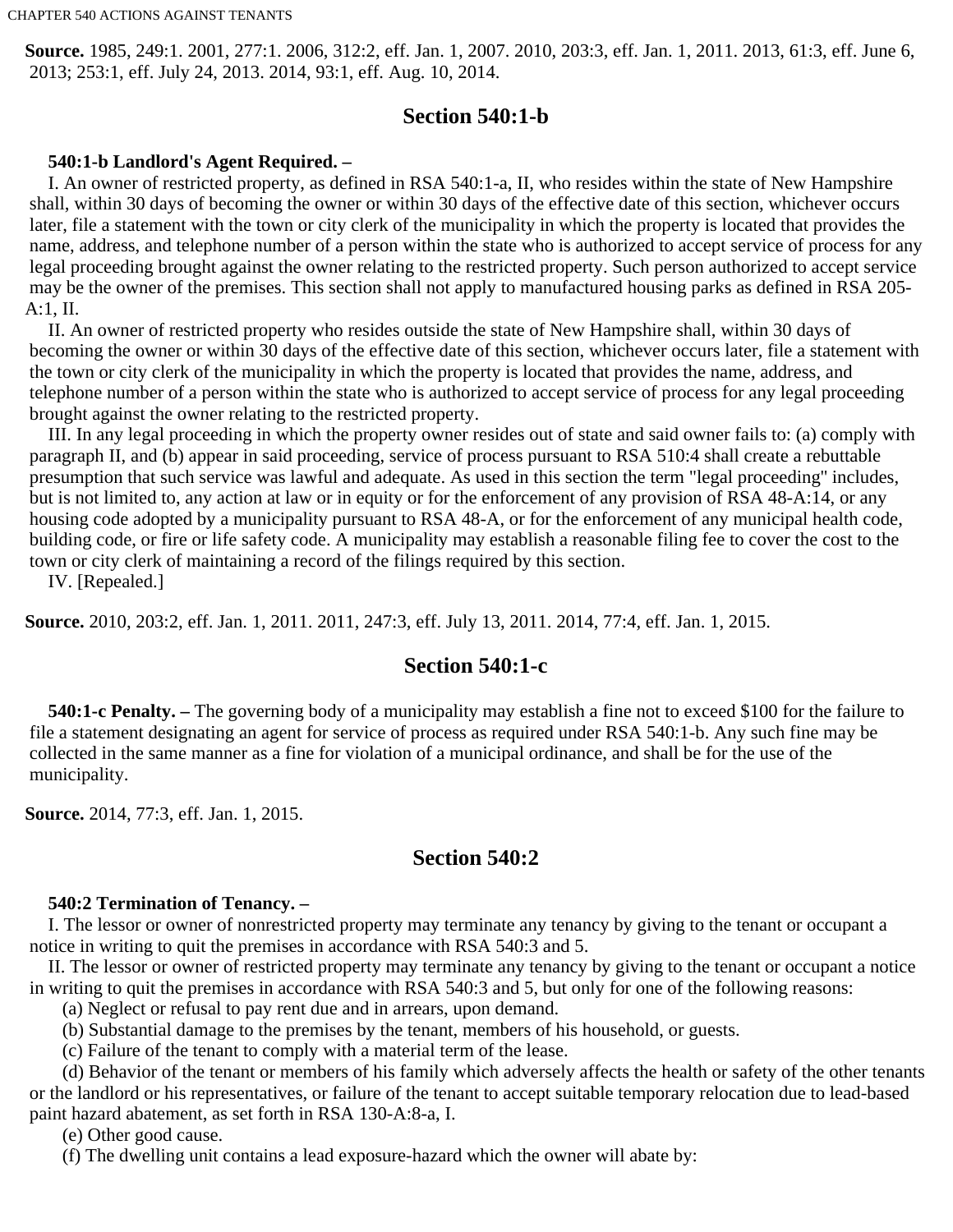CHAPTER 540 ACTIONS AGAINST TENANTS

(1) Methods other than interim controls or encapsulation;

(2) Any other method which can reasonably be expected to take more than 30 days to perform; or

(3) Removing the dwelling unit from the residential rental market.

(g) Willful failure by the tenant to prepare the unit for remediation of an infestation of insects or rodents, including bed bugs, after receipt of reasonable written notice of the required preparations and reasonable time to complete them.

III. If the grounds for eviction is other good cause as set forth in paragraph II(e) of this section, and such cause is based on the actions or inactions of the tenant, members of his family, or guests, the landlord shall, prior to the issuance of the eviction notice, provide the tenant with written notice stating that in the future such actions or inactions would constitute grounds for eviction. Such notice shall be served in accordance with RSA 540:5 or by certified mail.

IV. A tenant's refusal to agree to a change in the existing rental agreement calling for an increase in the amount of rent shall constitute good cause for eviction under paragraph II(e) of this section, provided that the landlord provided the tenant with written notice of the amount and effective date of the rent increase at least 30 days prior to the effective date of the increase.

V. "Other good cause'' as set forth in paragraph II(e) of this section includes, but is not limited to, any legitimate business or economic reason and need not be based on the action or inaction of the tenant, members of his family, or guests.

VI. No tenancy shall be terminated for nonpayment of rent if:

(a) The tenant was forced to take over the landlord's utility payments in order to prevent utility services, which the landlord agreed to provide, from being terminated;

(b) The amount of rent which the tenant is in arrears does not exceed the amount paid by the tenant to maintain utility service to the tenant's premises; and

(c) The tenant has receipts from the utility company or other proof of payment of the amount paid to maintain utility service.

VII. (a) No lessor or owner of restricted property shall terminate a tenancy solely based on a tenant or a household member of a tenant having been a victim of domestic violence as defined in RSA 173-B, sexual assault as defined in RSA 632-A, or stalking as defined in RSA 633:3-a, provided that the tenant or household member of a tenant who is the victim provides the lessor or owner with written verification that the tenant or household member of a tenant who is the victim has obtained a valid protective order against the perpetrator of the domestic violence, sexual assault, or stalking.

(b) A tenant who has obtained a protective order from a court of competent jurisdiction granting him or her possession of a dwelling to the exclusion of one or more other tenants or household members may request that a lock be replaced or configured for a new key at the tenant's expense. The lessor or owner shall, if provided a copy of the protective order, comply with the request and shall not give copies of the new keys to the tenant or household member restrained or excluded by the protective order.

(c) A lessor or owner who replaces a lock or configures a lock for a new key in accordance with subparagraph (b) shall not be liable for any damages that result directly from the lock replacement or reconfiguration.

(d) If, after a hearing in the possessory action, the court finds that there are grounds under this section to evict the tenant or household member accused of the domestic violence, sexual assault, or stalking, it may issue a judgment in favor of the lessor or owner of the property against the person accused, and allow the tenancy of the remainder of the residents to continue undisturbed. The lessor or owner of the rental unit at issue in the possessory action shall have the right to bar the person accused of the domestic violence, sexual assault, or stalking from the unit and from the lessor's or owner's property once judgment in the possessory action becomes final against such person. Thereafter, and notwithstanding RSA 635:2, the person's entry upon the lessor's or owner's property after being notified in writing that he or she has been barred from the property shall constitute a trespass.

(e) Nothing in this section shall preclude eviction for nonpayment of rent. A landlord may evict on any grounds set forth in RSA 540:2, II which are unrelated to domestic violence, sexual assault, or stalking.

(f) The defense set forth in subparagraph VII(a) shall be an affirmative defense to possessory actions brought pursuant to subparagraph  $II(b)$ , (c), (d), or (e) of this section.

**Source.** RS 209:1. CS 222:1. GS 231:1. GL 250:1. PS 246:2. PL 357:2. RL 413:2. RSA 540:2. 1985, 249:2. 1993, 325:5, 6. 1996, 139:2. 2006, 192:1, eff. Jan. 1, 2007. 2010, 285:1, eff. Oct. 6, 2010. 2013, 48:7, eff. Jan. 1, 2014.

# **Section 540:3**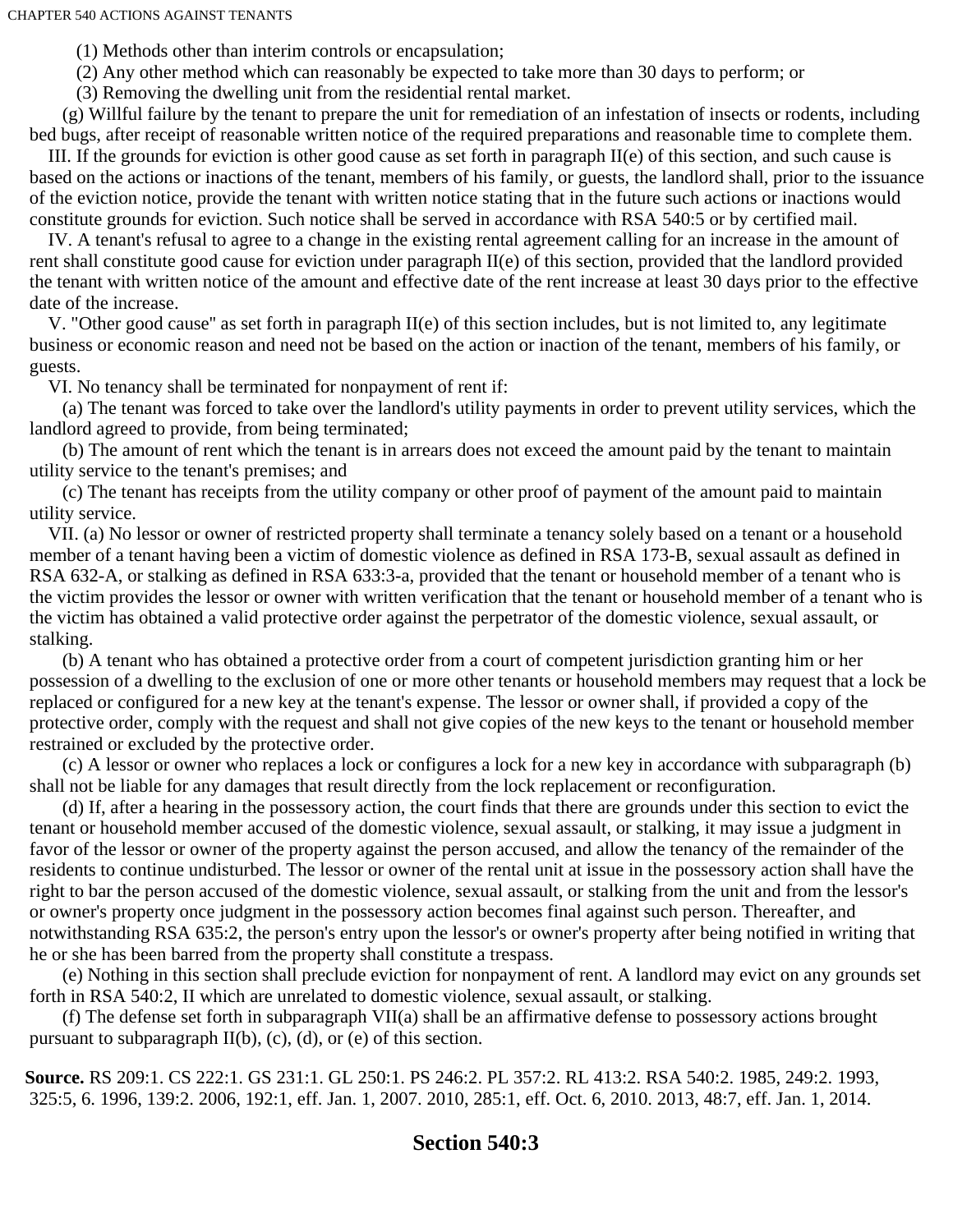### **540:3 Eviction Notice. –**

I. If a nonresidential tenant neglects or refuses to pay rent due and in arrears, upon demand, 7 days' notice shall be sufficient; if the rent is payable more frequently than once in 3 months, whether such rent is due or not, a notice equal to the rent period shall be sufficient, and 3 months' notice shall be sufficient in all cases.

II. For all residential tenancies, 30 days' notice shall be sufficient in all cases; provided, however, that 7 days' notice shall be sufficient if the reason for the termination is as set forth in RSA 540:2, II(a), (b), or (d).

III. The eviction notice shall state with specificity the reason for the eviction.

IV. If the eviction notice is based on nonpayment of rent, the notice shall inform the tenant of his or her right, if any, to avoid the eviction by payment of the arrearages and liquidated damages in accordance with RSA 540:9.

V. For the purpose of interpreting or enforcing any lease or rental agreement for residential tenants in effect on July 1, 2006, a notice to quit shall be deemed an eviction notice under this section.

**Source.** RS 209:2. CS 222:2. GS 231:2. GL 250:2. PS 246:3. PL 357:3. 1939, 63:1. RL 413:3. RSA 540:3. 1979, 305:2. 1985, 249:3. 1988, 100:1. 2006, 192:3, eff. Jan. 1, 2007.

#### **Section 540:4**

 **540:4 Demand. –** Such demand shall be sufficient if made upon the tenant or occupant at any time after the rent becomes due and prior to or simultaneously with the service of such eviction notice.

**Source.** 1915, 37:1. PL 357:4. RL 413:4. 1999, 6:1. 2006, 192:1, eff. Jan. 1, 2007.

#### **Section 540:5**

#### **540:5 Service of Demand and Eviction Notice. –**

I. Any notice of a demand for rent or an eviction notice may be served by any person and may be served upon the tenant personally or left at his or her last and usual place of abode. In the case of commercial rental property, service of process may be made at such property provided that a copy of the demand for rent or eviction notice shall be sent by certified mail to the commercial tenant at his or her last known legal address or, for non-residents, by certified mail to the tenant's registered agent if there is a registered agent for the tenant duly registered with the New Hampshire secretary of state or, if there is no such registered agent, by certified mail to the tenant's last known legal address. Proof of service must be shown by a true and attested copy of the notice accompanied by an affidavit of service, but the affidavit need not be sworn under oath. A notice of a demand for rent shall be sufficient if served upon the tenant at any time after the rent becomes due and prior to or simultaneously with the service of an eviction notice.

II. The district court shall provide forms for a demand for rent and eviction notice in the district court clerks' offices and on the New Hampshire judicial branch website. Although a landlord shall not be required to use the forms, a valid demand for rent or eviction notice shall include the same information as is requested and provided on such forms.

**Source.** 1915, 37:1. PL 357:5. RL 413:5. RSA 540:5. 1979, 305:3. 1999, 6:2. 2006, 192:2, eff. Jan. 1, 2007. 2011, 208:1, eff. Jan. 1, 2012. 2013, 87:1, eff. Aug. 19, 2013.

#### **Section 540:6**

 **540:6 Violation of Lease. –** [Repealed 1985, 249:10, I, eff. Aug. 6, 1985.]

#### **Section 540:7**

 **540:7 Demand of Rent. –** Where, to constitute a forfeiture for a violation of the condition of a written lease, a demand of rent is required such demand may be made as provided RSA 540:5.

**Source.** 1905, 57:1. PL 357:7. RL 413:7.

# **Section 540:8**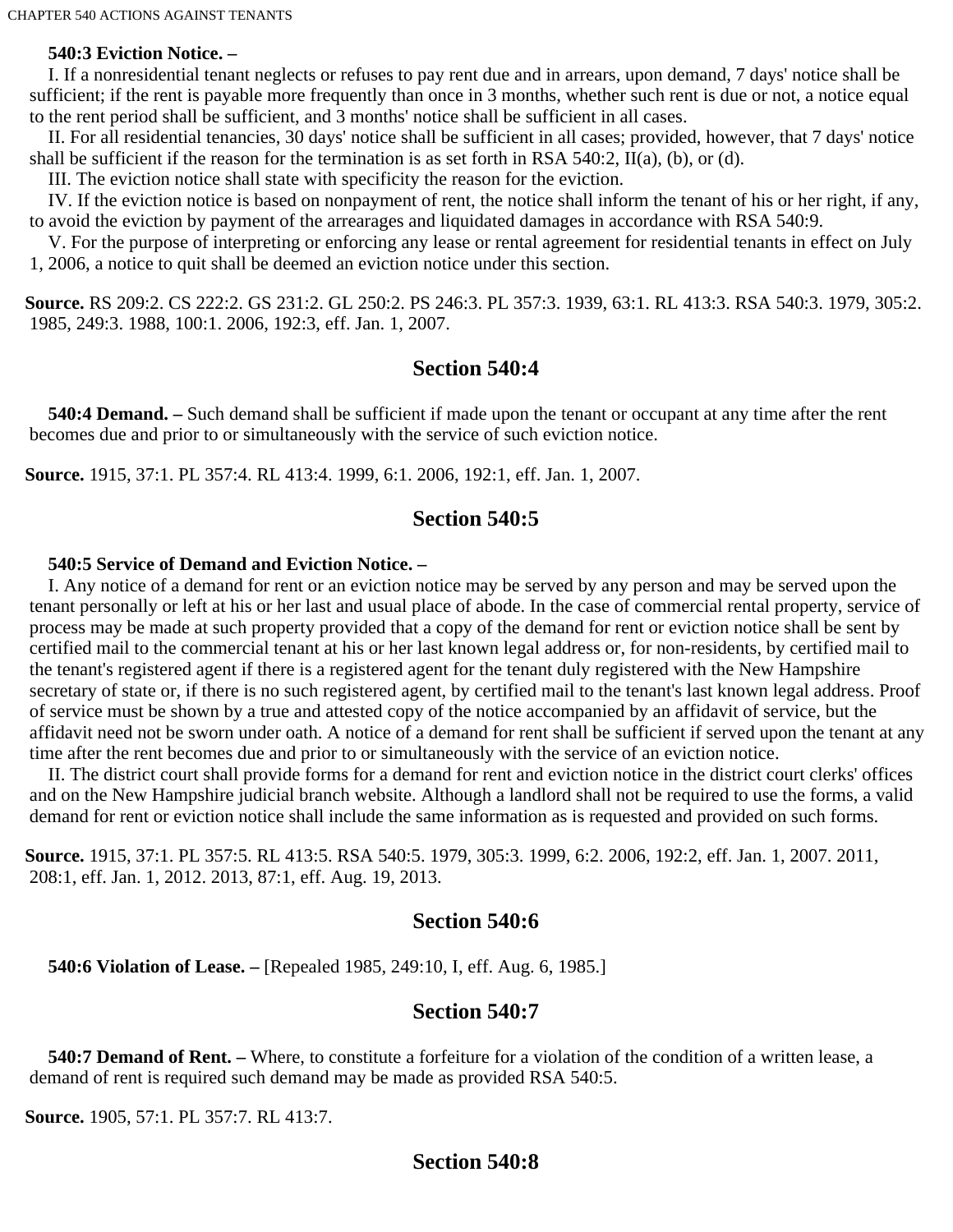**540:8 Time of. –** Such demand may be made when the rent is due or while it is in arrears, but the lessor shall not demand a greater sum than the whole rent in arrears when demand is made.

**Source.** 1905, 57:1. PL 357:8. RL 413:8.

# **Section 540:9**

 **540:9 Payment After Notice. –** No tenancy shall be terminated for nonpayment of rent, utility charges, or any other lawful charge contained in a lease or an oral or written rental agreement if the tenant, before the expiration of the notice, pays or tenders all arrearages plus \$15.00 as liquidated damages; provided, however, that a tenant may not defeat an eviction for nonpayment by use of this section more than 3 times within a 12-month period.

**Source.** 1905, 57:1. PL 357:9. RL 413:9. RSA 540:9. 1985, 249:4. 2000, 155:1, eff. Jan. 1, 2001.

# **Section 540:9-a**

#### **540:9-a Payment by Voucher and Application of Rents Paid by a Municipality. –**

I. Any rental payment or partial rental payment tendered by the tenant in the form of a written promise to pay on behalf of the tenant by the state, a county or a municipality of this state, or a payment by any organization which disburses federal or state funds, and any application by a municipality of amounts owed to it by a landlord pursuant to RSA 165:4-a, shall constitute payment by the tenant of the amount represented in the voucher, and of any amount applied by a municipality to delinquent balances of the landlord; provided, that this section shall not be construed to obligate a landlord to accept partial rental payments or payments tendered after the expiration of the eviction notice.

II. In any eviction based on non-payment of rent, it shall be an affirmative defense that:

(a) The tenant tendered timely payment pursuant to paragraph I, and such payment was refused; or

(b) The tenant could have tendered timely payment pursuant to paragraph I had the landlord provided ordinary and reasonable verification of rental information requested by the agency.

**Source.** 1988, 100:2. 1992, 184:3. 2000, 48:1. 2006, 192:1, eff. Jan. 1, 2007. 2007, 153:1, eff. Aug. 17, 2007.

# **Section 540:10**

 **540:10 Holding Over. –** [Repealed 1985, 249:10, II, eff. Aug. 6, 1985.]

# **Section 540:11**

 **540:11 Termination by Lessee. –** A lessee may terminate his lease by notice in writing, in the same manner as the lessor, and the notice shall have the same effect for all purposes as a notice by the lessor to the lessee.

**Source.** RS 209:6. CS 222:6. GS 231:6. GL 250:6. PS 246:6. PL 357:11. RL 413:11.

# **Section 540:11-a**

# **540:11-a Termination by Members of the Armed Services. –**

I. A lessee may terminate his or her lease, or a tenant may terminate a rental agreement when the lessee or tenant is: (a) A member of the armed services reserve who is called to active duty.

(b) A member of the national guard who is called to active duty.

(c) A member of the armed services on active duty who is reassigned to a location out of the state.

II. The lessee or tenant shall give notice of termination within 7 days of receipt of notice of being called to active duty or being reassigned out of the state.

III. The lessee or tenant shall terminate the lease or rental agreement by a written notice in accordance with the Servicemembers Civil Relief Act, Public Law 108-189, Section 305.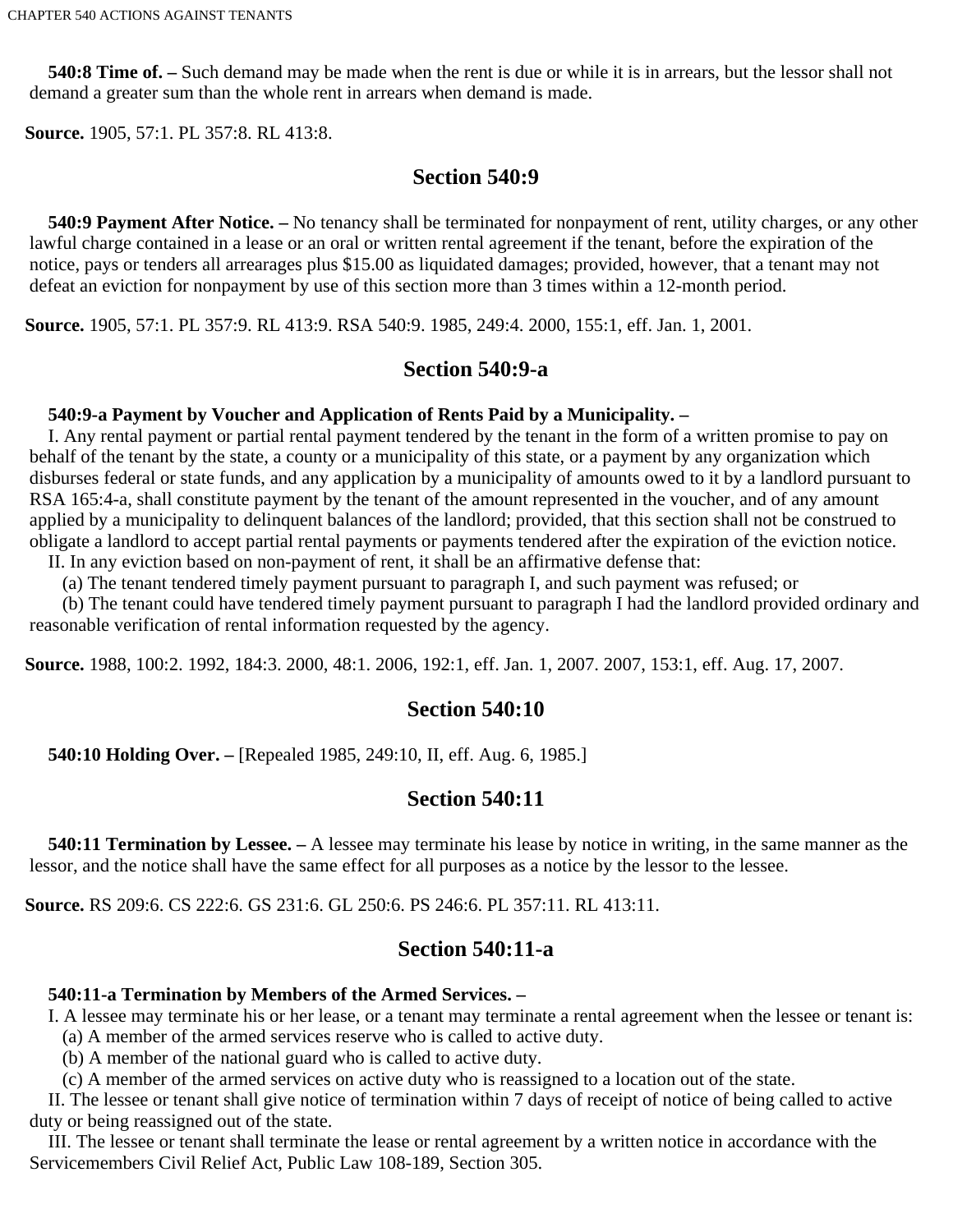**Source.** 2004, 135:1, eff. Jan. 1, 2005.

# **Section 540:12**

 **540:12 Possessory Action. –** The owner, lessor, or purchaser at a mortgage foreclosure sale of any tenement or real estate may recover possession thereof from a lessee, occupant, mortgagor, or other person in possession, holding it without right, after notice in writing to quit the same as herein prescribed.

**Source.** RS 209:7. CS 222:7. GS 231:7. GL 250:7. PS 246:7. PL 357:12. 1939, 53:2. RL 413:12.

# **Section 540:13**

#### **540:13 Writ; Service; Discovery; Record; Default. –**

I. A writ of summons may be issued, returnable before a district court, setting forth in substance that the plaintiff is entitled to the possession of the demanded premises, and that the defendant is in possession thereof without right, after notice in writing, to quit the same at a day named therein.

II. The writ shall be accompanied by a notice from the district court, printed in no smaller than 12-point type, informing the tenant that:

(a) If the tenant wishes to contest the eviction, he must file an appearance in the district court no later than the return day appearing on the writ.

(b) The tenant shall not be evicted unless the court so orders; however, such an order may be granted if the tenant does not file an appearance.

(c) At the time the tenant files his appearance, he may request that the court make a sound recording of the eviction hearing by checking an appropriate box on the appearance form.

(d) If the tenant wishes to appeal the district court's decision, he must:

(1) File a notice of intent to appeal with the district court within 7 days of the notice of the district's decision; and

(2) File a notice of appeal in the supreme court within 30 days of the notice of the district court's decision; and

(3) Pay all rent, as it comes due, between the date of the notice of intent to appeal the district court's decision and the final disposition of the appeal.

III. The writ of summons and the notice provided in paragraph II shall be returnable 7 days from the date of service of the writ by the sheriff. The writ of summons shall provide an opportunity for the landlord, at the landlord's option, to make a claim for an award of unpaid rent. If the landlord elects to make a claim for unpaid rent, the court shall consider any defense, claim, or counterclaim by the tenant which offsets or reduces the amount owed to the plaintiff. If the court finds that the landlord is entitled to possession on the ground of nonpayment of rent, it shall also award the landlord a money judgment. If the court determines that the amount owed by the landlord to the tenant, as a result of set-off or counterclaim exceeds or equals the amount of rent and other lawful charges owed by the tenant to the landlord, judgment in the possessory action shall be granted in favor of the tenant. If the court finds that the tenant's counterclaim exceeds the amount of the nonpayment, a money judgment shall issue in favor of the tenant. Any decision rendered by the court related to a money judgment, shall be limited to a maximum of \$1,500 and shall not preclude either party from making a subsequent claim in a court of competent jurisdiction to recover any additional amounts not covered by the \$1,500 judgment.

IV. Both parties shall have a right to engage in discovery prior to the hearing on the merits within such time frame as may be established for eviction actions by the Rules of the District Court.

V. If the tenant files an appearance, a hearing shall be scheduled to occur within 10 days after such filing, with allowance for additional time pursuant to paragraph IV, with notice of the hearing mailed to the parties no fewer than 6 days prior to the hearing. If the tenant fails to file an appearance or fails to appear at the hearing on the merits, the court shall mail a notice of default to the address set forth on the summons at least 3 days prior to the issuance of the writ of possession.

VI. In deciding any contested hearing, the court shall issue a written decision setting forth the basis for its decision.

VII. In the case of nonpayment of rent, while the possessory action is pending, the landlord may accept payment of the rental arrearage without creating a new tenancy, provided that the landlord informs the tenant in writing of the landlord's intention to proceed with the eviction in spite of the landlord's acceptance of the payment. The landlord may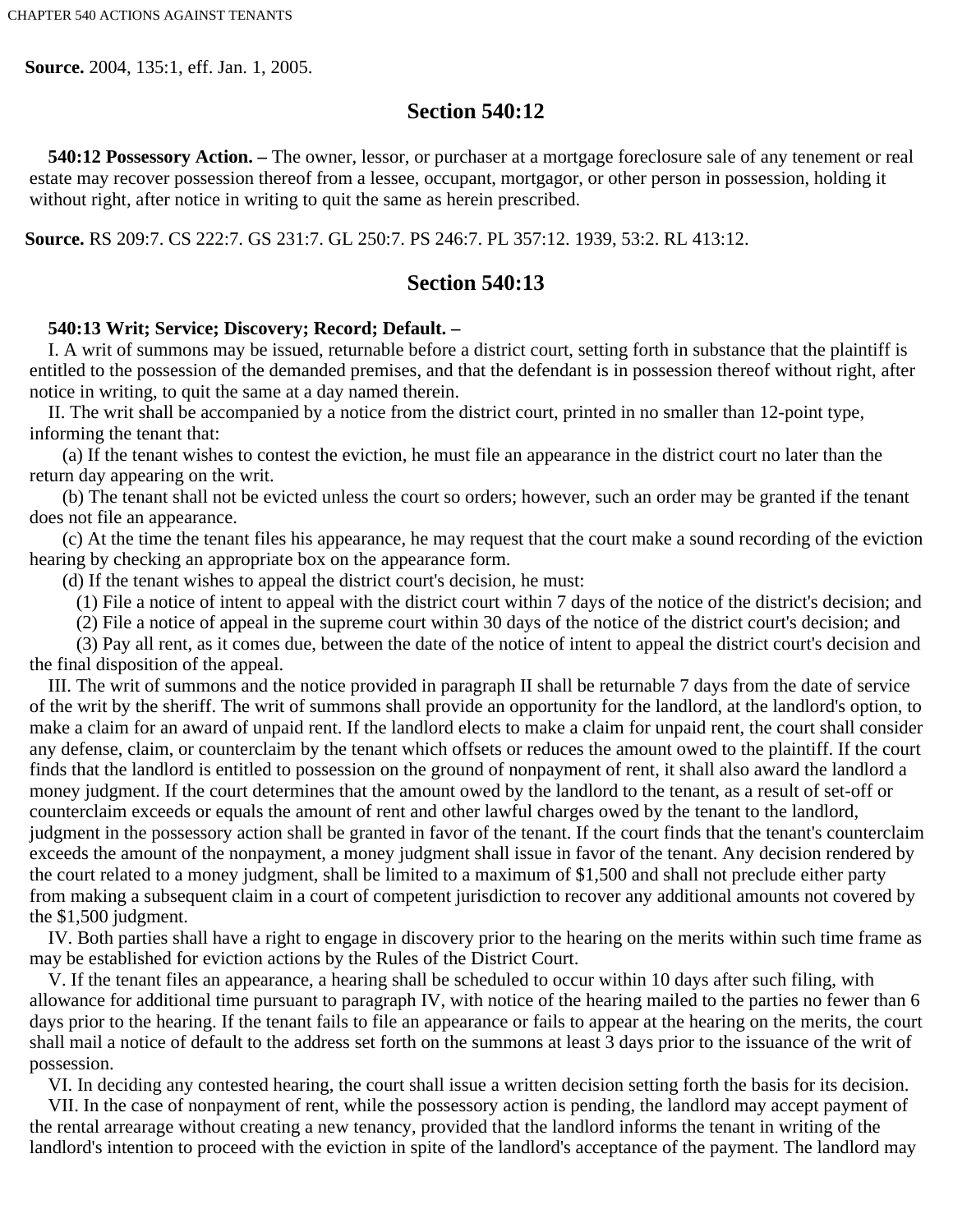choose not to accept payment and to proceed with the eviction.

**Source.** RS 209:8, 9. CS 222:8, 9. GS 231:8. GL 250:8. PS 246:8. PL 357:13. RL 413:13. RSA 540:13. 1957, 244:23. 1992, 284:87. 1996, 155:1, 2. 1998, 25:1, 2, eff. Jan. 1, 1999.

# **Section 540:13-a**

 **540:13-a Defense to Retaliation. –** Except in cases in which the tenant owes the landlord the equivalent of one week's rent or more, it shall be a defense to any possessory action, as to residential property, that such possessory action was in retaliation for the tenant:

I. Reporting a violation or reporting in good faith what the tenant reasonably believes to be a violation of RSA 540-A or an unreasonable and substantial violation of a regulation or housing code to the landlord or any board, agency or authority having powers of inspection, regulation or enforcement as to the reasonable fitness of said residential property for health or safety;

II. Initiating an action in good faith pursuant to RSA 540-A or availing himself of the procedures of RSA 540:13-d; or

III. Meeting or gathering with other tenants for any lawful purpose.

**Source.** 1972, 26:1. 1979, 305:4, eff. Aug. 21, 1979.

#### **Section 540:13-b**

 **540:13-b Evidence of Intent to Retaliate. –** Unless the court finds that the act of the tenant in making a report or complaint or in initiating an action or in organizing relative to alleged violations by a landlord was primarily intended to prevent any eviction, a rebuttable presumption that such possessory action was in retaliation of the tenant's action shall be created when any possessory action, increase in rent or any substantial alteration in the terms of the tenancy is instituted by a landlord within 6 months after:

I. The landlord received notice of any such alleged violation provided that:

(a) The tenant mailed, gave in hand to, or left at the abode of the landlord notice of the report or complaint of the alleged violation; or

(b) The landlord received notice of the complaint or report from the board, agency or authority; or

II. The landlord completed repairs or otherwise successfully remedied such violation; or

III. The landlord received notice that the tenant had initiated an action pursuant to RSA 540-A; or

IV. The discovery by the landlord of activity protected by RSA 540:13-a, III.

**Source.** 1972, 26:1. 1979, 305:4. 1985, 249:5, eff. Aug. 6, 1985.

#### **Section 540:13-c**

#### **540:13-c Discretionary Stay Dependent on Payment of Rent. –**

I. If the defendant defaults, or confesses judgment, or if on trial the court rules that the landlord has sustained his complaint, judgment shall be rendered that the landlord recover possession of the premises and costs. A writ of possession shall be issued, provided that, the court may order the tenant shall not be dispossessed until a date not later than 3 months from such default, confession of judgment, or ruling of the court, provided the court decides that under all the circumstances justice requires such stay, based on the reasonableness and good faith of the parties in their respective reports, complaints, demands, and evidence. In the event of any such stay of dispossession, the tenant shall pay the landlord weekly in advance the weekly former rent, or the proportional weekly part of the former rent if rent was payable less often than weekly, and on default of any such advance weekly payment a writ of possession shall be issued and the sheriff shall evict the tenant as soon as possible.

II. Nothing in this section shall be construed to prohibit the parties in a case of nonpayment of rent from agreeing that, in spite of judgment for the plaintiff, a writ of possession shall not be issued, if the defendant makes payments in accordance with a schedule designated in the agreement. However, if such payments are not made when due, a writ of possession shall be issued upon request of the plaintiff.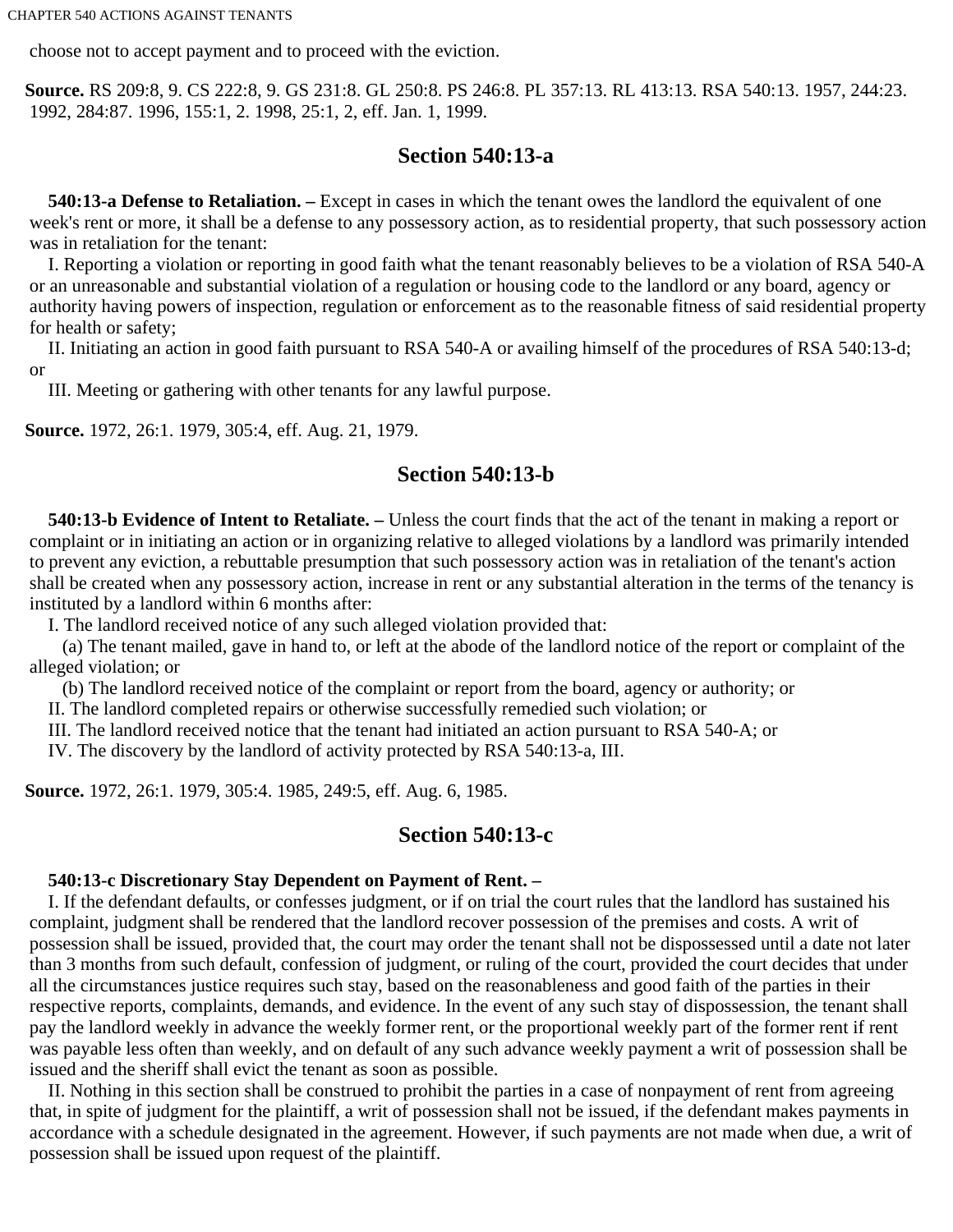**Source.** 1972, 26:1. 1988, 100:3. 1992, 284:88, eff. Jan. 1, 1993.

#### **Section 540:13-d**

#### **540:13-d Defenses to Violations of Fitness. –**

I. No action for possession based on nonpayment of rent shall be maintained in regard to any premises leased or rented for residential purposes, other than for vacation or recreation, if such premises are in substantial violation of the standards of fitness for health and safety set forth in RSA 48-A or in local codes, ordinances or bylaws established pursuant thereto, and such violation materially affects the habitability of said premises, provided that:

(a) The tenant proves by clear and convincing evidence that, while not in arrears in rent, he provided notice of the violation to the person to whom he customarily pays rent; and

(b) The landlord failed to correct the violations within 14 days of the receipt of such written notice or, in an emergency, as promptly as conditions require; and

(c) The violations were not caused by the tenant, a member of the tenant's family or other person on the premises with the tenant's consent; and

(d) Necessary repairs have not been prevented due to extreme weather conditions or due to the failure of the tenant to allow the landlord reasonable access to the premises.

II. If a defendant raises a defense provided in paragraph I of this section, the court may order the action continued for a reasonable time not to exceed one month to enable the plaintiff to remedy the violation. At the time such continuance is ordered, the court shall require the person claiming a defense under this section to pay into court any rent withheld or becoming due thereafter as it becomes due. Upon a finding by the court that the violation has been remedied within the continuance period, the court shall dismiss the possessory action and either award the withheld rent money to the plaintiff or apportion the rent paid into court by paying to the plaintiff the fair rental value of the premises while in the substantially defective condition and by awarding the remainder of said funds to the defendant as damages for plaintiff's breach of his warranty of habitability. If the violation has not been remedied within such period, the court shall enter judgment for the defendant and refund to the defendant all money deposited.

**Source.** 1979, 305:5. 1985, 249:6, 7, eff. Aug. 6, 1985.

#### **Section 540:13-e**

#### **540:13-e Infestation of Bed Bugs: Liability for Costs of Remediation. –**

I. In this section:

(a) "Infestation of bed'' means the presence of bed bugs in real property rented for residential purposes.

(b) "Remediation'' means action taken by the landlord that substantially reduces the presence of bed bugs in a dwelling unit for at least 60 days.

II. The landlord shall bear the reasonable costs of remediation of an infestation of bed bugs, but may recover those costs if the tenant is responsible for the infestation.

III. If a landlord alleges that a tenant is responsible for an infestation of bed bugs, the landlord may bill the tenant, in writing, for the reasonable costs of remediation of the infestation of bed bugs in the tenant's own unit. If within 30 days of the completion of remediation the tenant has not paid the landlord for the reasonable costs of remediation, or entered into a repayment agreement with the landlord, such failure shall be considered grounds for eviction for nonpayment of rent pursuant to RSA 540:2, II(a).

IV. In an eviction action for nonpayment of rent based on failure to pay the reasonable costs of remediation, or in an action for damages for the reasonable costs of remediation of an infestation of bed bugs, the landlord shall bear the burden of proving both that the tenant was responsible for the infestation and that the landlord offered the tenant the opportunity to enter into a reasonable repayment agreement.

V. In an eviction action for nonpayment of rent based on failure to pay the reasonable costs of remediation of an infestation of bed bugs, or in an action for damages for the reasonable costs of remediation of an infestation of bed bugs:

(a) Notwithstanding paragraph IV, there shall be a rebuttable presumption that the tenant is responsible for the infestation if during the 6 months prior to the inception of the defendant's tenancy, and throughout the defendant's tenancy, there were no reports, to the landlord or a municipal health or housing authority, of the presence of bed bugs in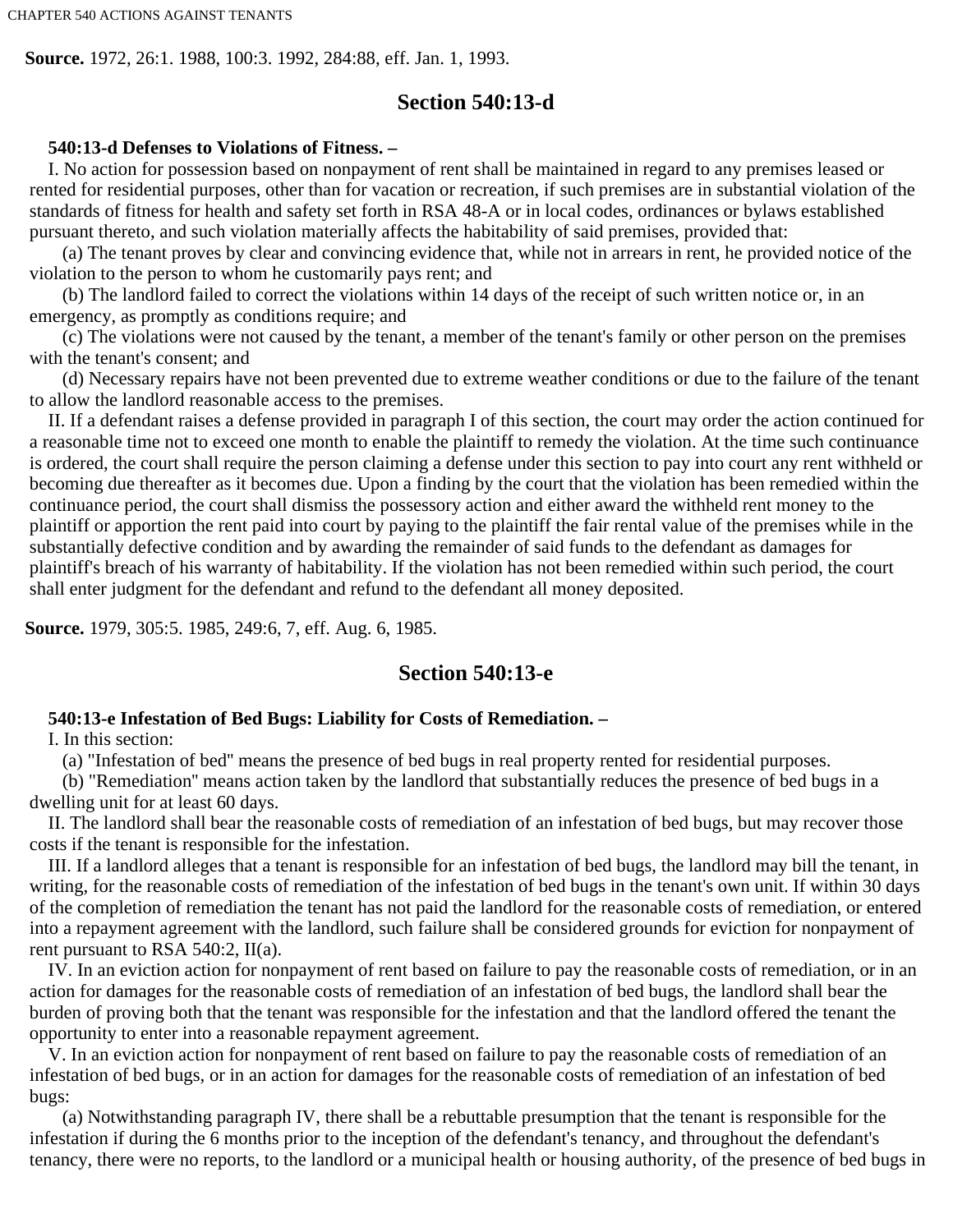the defendant's unit or the dwelling units of a multiple-unit building that are adjacent to or directly above or below the defendant's unit, or by previous tenants in a single-family home. For the purposes of this subparagraph, the defendant's own report to the landlord or a municipal health or housing authority shall not be considered a report.

(b) In evaluating which party is responsible for the infestation, the court shall consider the totality of the evidence, including but not limited to the following:

(1) The existence and extent of bed bugs in other units or common areas anywhere in the building prior to and during the tenant's tenancy;

(2) In which unit bed bugs were first discovered;

(3) Whether and to what extent, prior to the infestation that is the subject of the litigation, the landlord undertook remediation efforts in the tenant's unit and the units adjacent to and directly above and below the tenant's unit; and

(4) Whether the tenant had bed bugs in the dwelling unit in which he or she resided immediately prior to moving to the unit that is the subject of the litigation.

**Source.** 2013, 48:6, eff. Jan. 1, 2014.

# **Section 540:14**

#### **540:14 Judgment. –**

I. If the defendant makes default, or if on trial it is considered by the court that the plaintiff has sustained its complaint, judgment shall be rendered that the plaintiff recover possession of the demanded premises and costs, and a writ of possession shall issue. In cases based on nonpayment of rent, the court shall state the actual amount of the tenant's current weekly rent or, if rent is not paid on a weekly basis, the equivalent weekly rent amount, which must be paid into the court if an appeal is taken pursuant to RSA 540:20 and 540:25. The judgment may be enforced, at the sole discretion of the plaintiff, either by directing the sheriff to serve the writ of possession or by seeking judicial relief against the defendant for civil contempt. A writ of possession shall authorize the sheriff to remove the defendant from the premises.

II. Whenever the tenant successfully raises the defense of retaliation pursuant to RSA 540:13-a, damages of not more than 3 months' rent may be awarded to the tenant.

III. If the plaintiff makes a successful claim for unpaid rent as well as possession, or the defendant makes a successful counterclaim, the court shall issue a money judgment at the same time that it makes its ruling regarding possession of the premises.

IV. If the court renders judgment against any one tenant or member of a multiperson household pursuant to RSA 540:2, VII(d), the court shall specify in its order that the writ of possession shall only be used to remove the tenant or household member against whom the judgment issued, and that the other tenants or household members may remain in residence.

**Source.** RS 209:10, 11. CS 222:10, 11. GS 231:9. GL 250:9. PS 246:9. PL 375:14. RL 413:14. RSA 540:14. 1957, 244:24. 1979, 305:6. 1991, 373:1. 1998, 25:3, 4, eff. Jan. 1, 1999. 2010, 285:2, eff. Oct. 6, 2010.

# **Section 540:15**

 **540:15 Neglect to Enter, etc. –** If the plaintiff neglects to enter his action, or fails to support it, judgment shall be rendered for the defendant for his costs.

**Source.** RS 209:12. CS 222:12. GS 231:10. GL 250:10. PS 246:10. PL 357:15. RL 413:15.

# **Section 540:16**

 **540:16 General Issue. –** Under the general issue, the defendant shall not offer evidence which may bring the title to the demanded premises in question.

**Source.** RS 209:13. CS 222:13. GS 231:11. GL 250:11. PS 246:11. PL 357:16. RL 413:16.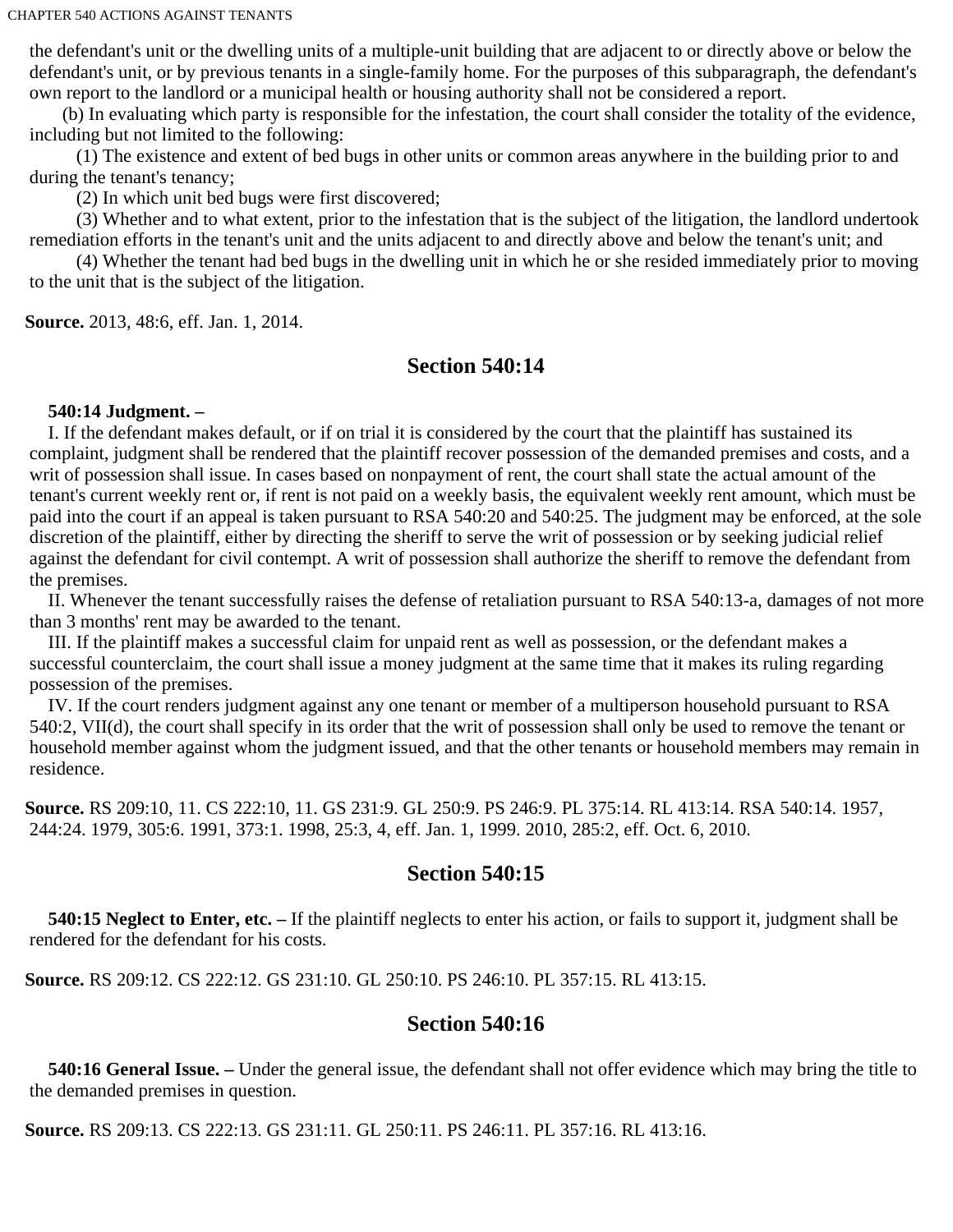# **Section 540:16-a**

 **540:16-a Hearsay Exception. –** In any possessory action based on allegations concerning the behavior of the defendant or his family or guests, records of complaints made by other tenants to the landlord or his agent concerning such behavior shall be competent evidence if:

I. The landlord or other qualified witness testifies to its identity and the mode of its preparation;

II. It was made at or near the time of the receipt of the complaint; and

III. In the opinion of the court, the sources of information, method and time of preparation, and proximity in time of the complaint to the alleged tenant behavior, were such as to justify its admission.

**Source.** 1985, 249:8, eff. Aug. 6, 1985.

# **Section 540:17**

 **540:17 Plea of Title, Recognizance. –** If the defendant shall plead a plea which may bring in question the title to the demanded premises he shall forthwith recognize to the plaintiff, with sufficient sureties, in such sum as the court shall order, to enter his action in the superior court for the county at the next return day, and to prosecute his action in said court, and to pay all rent then due or which shall become due pending the action, and the damages and costs which may be awarded against him.

**Source.** RS 209:14. CS 222:14. GS 231:12. GL 250:12. PS 246:12. PL 357:17. RL 413:17. 1947, 121:15. RSA 540:17. 1957, 244:25, eff. Sept. 23, 1957.

# **Section 540:18**

 **540:18 Effect of Plea, etc. –** After the filing of such plea and the entry of such recognizance no further proceedings shall be had before the municipal court, but the action may be entered and prosecuted in the superior court in the same manner as if it were originally begun there.

**Source.** RS 209:16. CS 222:16. GS 231:14. GL 250:14. PS 246:14. PL 357:18. RL 413:18. RSA 540:18. 1957, 244:26, eff. Sept. 23, 1957.

# **Section 540:19**

 **540:19 Neglect to Recognize. –** If the defendant neglects or refuses to recognize, judgment shall be rendered against him in the same manner as if he had refused to make answer to the suit.

**Source.** RS 209:15. CS 222:15. GS 231:13. GL 250:13. PS 246:13. PL 357:19. RL 413:19.

# **Section 540:20**

 **540:20 Appeal. –** Any party to an action brought pursuant to this chapter shall, within 7 days of the date of the notice of judgment, file in the district court a notice of intent to appeal to the supreme court. Until the appeal is perfected by the filing of a notice of appeal in the supreme court, the district court shall retain exclusive jurisdiction of the case. After the filing of the notice of appeal in the supreme court, the district court shall retain jurisdiction of the matter for the purposes of collecting rent pending appeal. In all other respects, the judgment of the district court shall be final at the expiration of the appeal period.

**Source.** RS 209:17. CS 222:17. GS 231:15. GL 250:15. PS 246:15. PL 357:20. RL 413:20. RSA 540:20. 1957, 244:27. 1965, 327:3. 1992, 284:45. 1998, 25:5, eff. Jan. 1, 1999.

# **Section 540:21**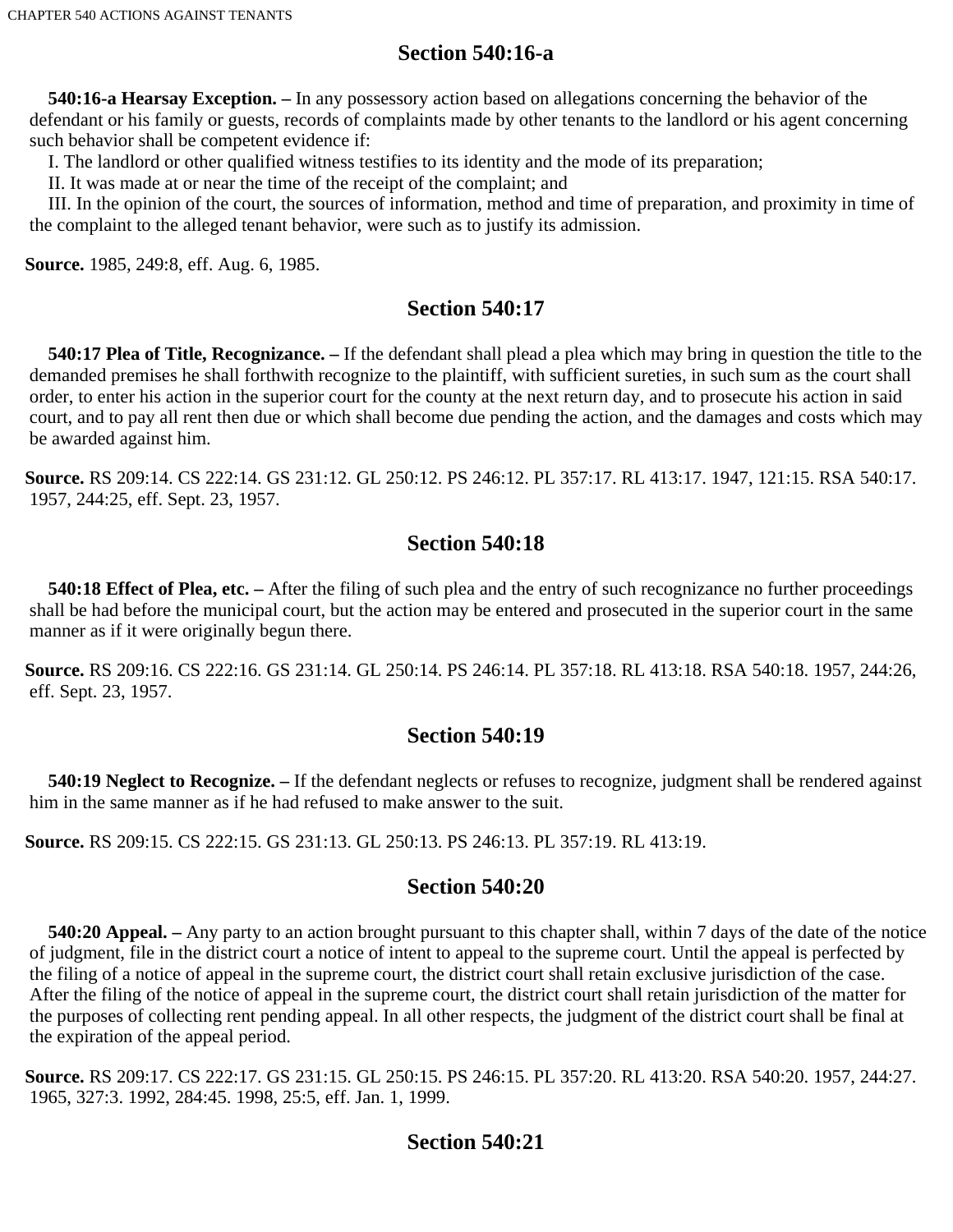**540:21 Procedure on. –** [Repealed 1995, 277:26, III, eff. Aug. 19, 1995.]

# **Section 540:22**

 **540:22 Neglect to Enter Appeal. –** If the appellant neglects to enter his appeal or to produce such copies the court, on complaint of the appellee, shall affirm the former judgment, with additional damages and costs.

**Source.** RS 209:21. CS 222:21. GS 231:19. GL 250:19. PS 246:19. PL 357:22. RL 413:22.

# **Section 540:23**

 **540:23 Plaintiff's Damages. –** If a defendant files a plea of title or appeals, and the plaintiff recovers judgment against the defendant, the court shall cause plaintiff's damages, exemplary or otherwise, including a just compensation for the use and detention of the property and for any injury thereto, to be assessed and may issue execution therefor, or the same may be recovered on the recognizance taken as before provided.

**Source.** GS 231:20. GL 250:20. PS 246:20. PL 357:23. RL 413:23. RSA 540:23. 1992, 284:46, eff. Jan 1, 1993.

# **Section 540:24**

 **540:24 Recognizance, by Plaintiff. –** The plaintiff, before his appeal is allowed, shall recognize to the defendant, with sufficient sureties, in such sum as the court may order, to enter and prosecute his appeal, and to pay such costs as may be awarded against him.

**Source.** RS 209:18. CS 222:18. GS 231:16. GL 250:16. PS 246:16. PL 357:24. RL 413:24. RSA 540:24. 1957, 244:28, eff. Sept. 23, 1957.

# **Section 540:25**

#### **540:25 Recognizance, by Defendant. –**

I. If the possessory action was instituted on the basis of nonpayment of rent, and the defendant files a notice of intent to appeal, the defendant shall pay into court the current rent in an amount determined by the judgment of the court pursuant to RSA 540:14, I, weekly and in advance. Payment of rent for one week must be made at the time the defendant files notice of intent to appeal in the district court. Rent which had been payable on other than a weekly basis shall be paid to the court each week based on the equivalent weekly rent determined by the judgment issued by the court, pursuant to RSA 540:14, I. During the pendency of the appeal, rent is payable on a weekly basis and is due on the same day of the week on which the notice of intent to appeal was filed. If rent is not paid by the due date, the court shall immediately mail a notice of default to the tenant and issue a writ of possession to the landlord. If, however, the tenant pays the clerk the entire amount of rent due since the filing of the notice of intent to appeal prior to the service of the writ by the sheriff, the writ of possession shall be recalled and the appeal shall be reinstated. Unless the appeal is reinstated, the district court shall vacate the appeal and award the plaintiff the rent money that has been paid into court.

I-a. At any time during the pendency of the appeal, the landlord may file a motion to the district court for recovery of the rent money that has been paid into court pursuant to paragraph I. The court may grant such motion unless the tenant objects and the court rules that the landlord is not lawfully entitled to the full amount of rent. If the court rules that the landlord is not entitled to the full amount of the rent, it shall release such portion of the rent to which the court deems the landlord is lawfully entitled, if any, and make specific findings in support of its decision to deny or partially deny the landlord's motion. The rent money retained by the court shall be apportioned between the landlord and the tenant upon final disposition of the appeal.

II. If the possessory action was instituted for a reason other than nonpayment of rent, the defendant shall pay into court or to the plaintiff, as the court directs, all rents becoming due from the date the notice of intent to appeal is filed with the district court. In any case in which the duty to pay rent or a portion thereof is in dispute, the defendant shall be required to pay such portion of the rents becoming due after the notice of intent is filed into court, as the court may direct, which amounts shall be held by the court in escrow until a final decision is rendered. After such decision has